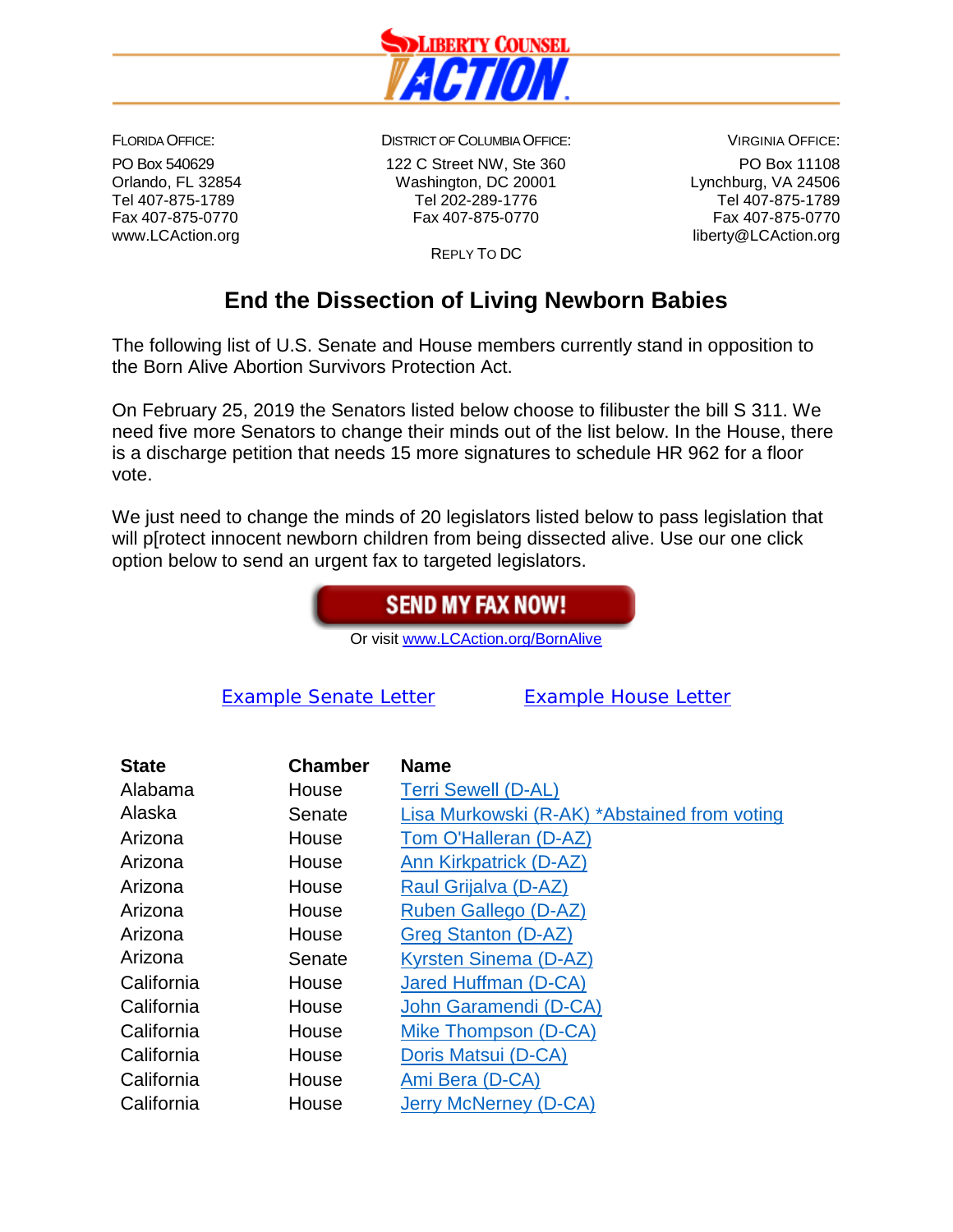| California | House  | <b>Josh Harder (D-CA)</b>           |
|------------|--------|-------------------------------------|
| California | House  | <b>Mark DeSaulnier (D-CA)</b>       |
| California | House  | <b>Nancy Pelosi (D-CA)</b>          |
| California | House  | Barbara Lee (D-CA)                  |
| California | House  | Jackie Speier (D-CA)                |
| California | House  | <b>Eric Swalwell (D-CA)</b>         |
| California | House  | Jim Costa (D-CA)                    |
| California | House  | Ro Khanna (D-CA)                    |
| California | House  | Anna Eshoo (D-CA)                   |
| California | House  | Zoe Lofgren (D-CA)                  |
| California | House  | Jimmy Panetta (D-CA)                |
| California | House  | <b>TJ Cox (D-CA)</b>                |
| California | House  | <b>Salud Carbajal (D-CA)</b>        |
| California | House  | Katie Hill (D-CA)                   |
| California | House  | <b>Julia Brownley (D-CA)</b>        |
| California | House  | Judy Chu (D-CA)                     |
| California | House  | <b>Adam Schiff (D-CA)</b>           |
| California | House  | <b>Tony Cardenas (D-CA)</b>         |
| California | House  | <b>Brad Sherman (D-CA)</b>          |
| California | House  | <b>Pete Aguilar (D-CA)</b>          |
| California | House  | <b>Grace Napolitano (D-CA)</b>      |
| California | House  | <b>Ted Lieu (D-CA)</b>              |
| California | House  | Jimmy Gomez (D-CA)                  |
| California | House  | Norma Torres (D-CA)                 |
| California | House  | Raul Ruiz (D-CA)                    |
| California | House  | <b>Karen Bass (D-CA)</b>            |
| California | House  | Linda Sanchez (D-CA)                |
| California | House  | <b>Gil Cisneros (D-CA)</b>          |
| California | House  | <b>Lucille Roybal-Allard (D-CA)</b> |
| California | House  | <b>Mark Takano (D-CA)</b>           |
| California | House  | <b>Maxine Waters (D-CA)</b>         |
| California | House  | <b>Nanette Barragan (D-CA)</b>      |
| California | House  | Katie Porter (D-CA)                 |
| California | House  | Lou Correa (D-CA)                   |
| California | House  | Alan Lowenthal (D-CA)               |
| California | House  | Harley Rouda (D-CA)                 |
| California | House  | Mike Levin (D-CA)                   |
| California | House  | Juan Vargas (D-CA)                  |
| California | House  | <b>Scott Peters (D-CA)</b>          |
| California | House  | Susan Davis (D-CA)                  |
| California | Senate | Diane Feinstein (D-CA)              |
| California | Senate | <u>Kamala Harris (D-CA)</u>         |
| Colorado   | House  | Diana DeGette (D-CO)                |
| Colorado   | House  | <u>Joe Neguse (D-CO)</u>            |
| Colorado   | House  | Jason Crow (D-CO)                   |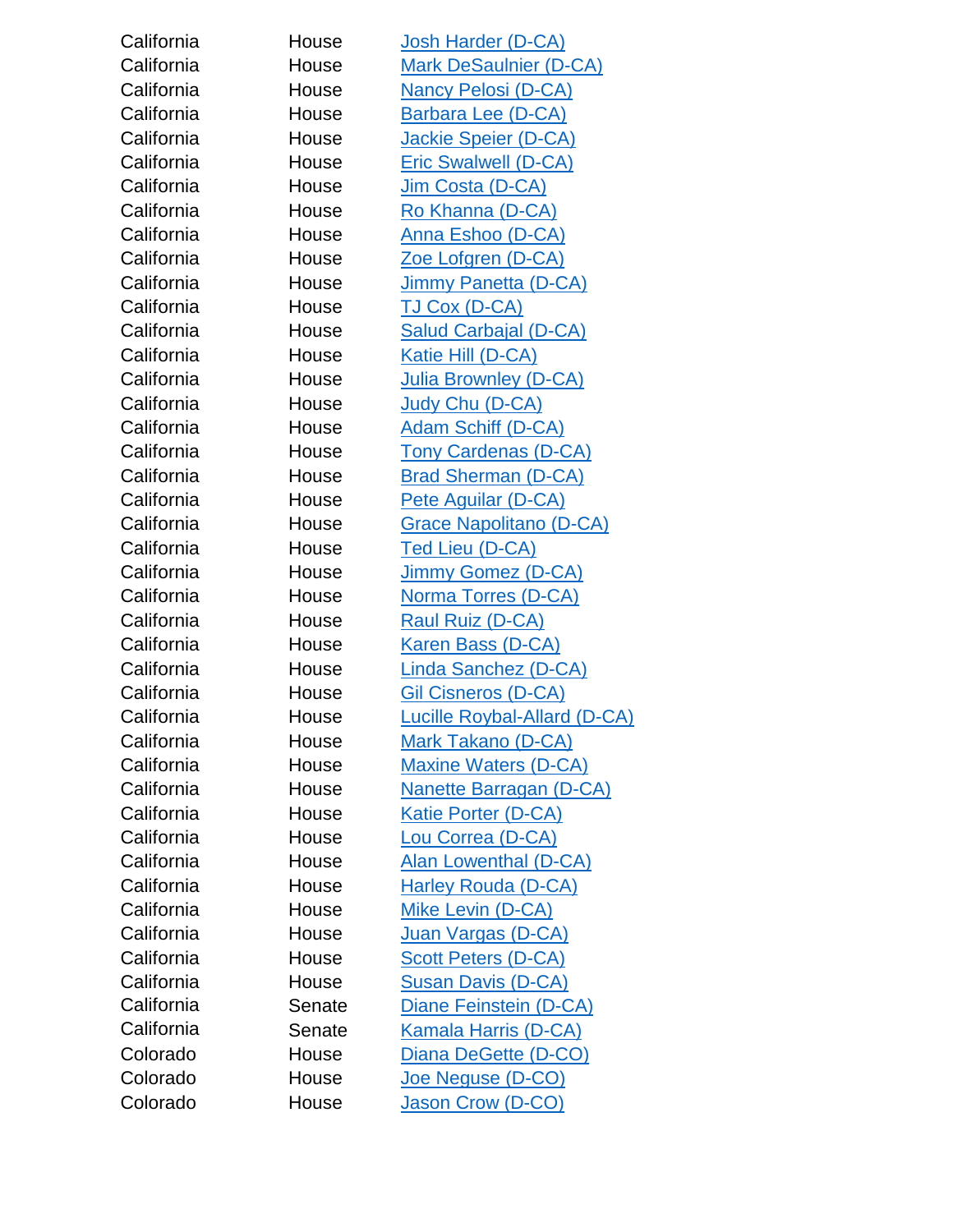| Colorado        | House  | Ed Perlmutter (D-CO)               |
|-----------------|--------|------------------------------------|
| Colorado        | Senate | <b>Michael Bennet (D-CO)</b>       |
| Connecticut     | House  | John Larson (D-CT)                 |
| Connecticut     | House  | <b>Joe Courtney (D-CT)</b>         |
| Connecticut     | House  | Rosa DeLauro (D-CT)                |
| Connecticut     | House  | Jim Himes (D-CT)                   |
| Connecticut     | House  | Jahana Hayes (D-CT)                |
| Connecticut     | Senate | <b>Richard Blumenthal (D-CT)</b>   |
| Delaware        | House  | <b>Lisa Blunt Rochester (D-DE)</b> |
| <b>Delaware</b> | Senate | <b>Thomas Carper (D-DE)</b>        |
| <b>Delaware</b> | Senate | <b>Chis Coons (D-DE)</b>           |
| Florida         | House  | <u>Al Lawson (D-FL)</u>            |
| Florida         | House  | <b>Stephanie Murphy (D-FL)</b>     |
| Florida         | House  | Darren Soto (D-FL)                 |
| Florida         | House  | <b>Val Demings (D-FL)</b>          |
| Florida         | House  | <b>Charlie Crist (D-FL)</b>        |
| Florida         | House  | <b>Kathy Castor (D-FL)</b>         |
| Florida         | House  | <b>Alcee Hastings (D-FL)</b>       |
| Florida         | House  | Lois Frankel (D-FL)                |
| Florida         | House  | <b>Ted Deutch (D-FL)</b>           |
| Florida         | House  | Debbie Wasserman Schultz (D-FL)    |
| Florida         | House  | <b>Frederica Wilson (D-FL)</b>     |
| Florida         | House  | Debbie Mucarsel-Powell (D-FL)      |
| Florida         | House  | Donna Shalala (D-FL)               |
| Georgia         | House  | <b>Sanford Bishop (D-GA)</b>       |
| Georgia         | House  | Hank Johnson (D-GA)                |
| Georgia         | House  | John Lewis (D-GA)                  |
| Georgia         | House  | <b>Lucy McBath (D-GA)</b>          |
| Georgia         | House  | David Scott (D-GA)                 |
| Hawaii          | House  | Ed Case (D-HI)                     |
| Hawaii          | House  | <b>Tulsi Gabbard (D-HI)</b>        |
| Hawaii          | Senate | <b>Mazie Hirono (D-HI)</b>         |
| Hawaii          | Senate | Brian Schatz (D-HI)                |
| <b>Illinois</b> | House  | <b>Bobby Rush (D-IL)</b>           |
| <b>Illinois</b> | House  | Robin Kelly (D-IL)                 |
| <b>Illinois</b> | House  | Jesus Garcia (D-IL)                |
| <b>Illinois</b> | House  | Mike Quigley (D-IL)                |
| <b>Illinois</b> | House  | Sean Casten (D-IL)                 |
| <b>Illinois</b> | House  | Danny Davis (D-IL)                 |
| <b>Illinois</b> | House  | Raja Krishnamoorthi (D-IL)         |
| <b>Illinois</b> | House  | Jan Schakowsky (D-IL)              |
| Illinois        | House  | <b>Brad Schneider (D-IL)</b>       |
| <b>Illinois</b> | House  | <b>Bill Foster (D-IL)</b>          |
| <b>Illinois</b> | House  | <b>Lauren Underwood (D-IL)</b>     |
| <b>Illinois</b> | House  | Cheri Bustos (D-IL)                |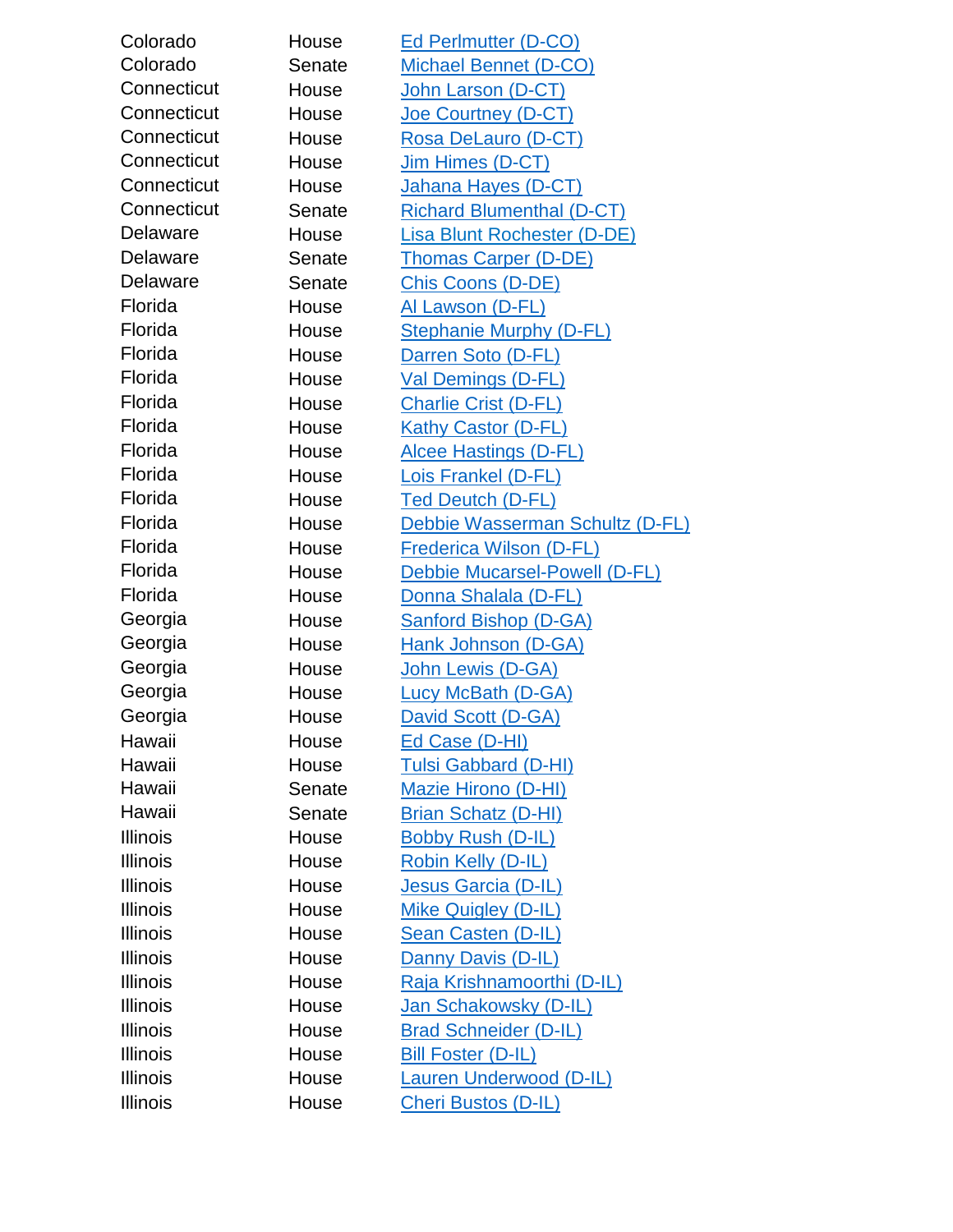| <b>Illinois</b>      | Senate | <b>Tammy Duckworth (D-IL)</b>   |
|----------------------|--------|---------------------------------|
| <b>Illinois</b>      | Senate | <b>Richard Durbin (D-IL)</b>    |
| Indiana              | House  | Peter Visclosky (D-IN)          |
| Indiana              | House  | <b>Susan Brooks (R-IN)</b>      |
| Indiana              | House  | <b>Andre Carson (D-IN)</b>      |
| Iowa                 | House  | <b>Abby Finkenauer (D-IA)</b>   |
| lowa                 | House  | Dave Loebsack (D-IA)            |
| Iowa                 | House  | Cindy Axne (D-IA)               |
| Kansas               | House  | <b>Sharice Davids (D-KS)</b>    |
| Kentucky             | House  | John Yarmuth (D-KY)             |
| Louisiana            | House  | <b>Cedric Richmond (D-LA)</b>   |
| Maine                | House  | <b>Chellie Pingree (D-ME)</b>   |
| Maine                | House  | <b>Jared Golden (D-ME)</b>      |
| Maine                | Senate | <b>Angus King (I-ME)</b>        |
| Marina Islands       | House  | <b>Gregorio Sablan (Saipan)</b> |
| Maryland             | House  | CA Dutch Ruppersberger (D-MD)   |
| Maryland             | House  | John Sarbanes (D-MD)            |
| Maryland             | House  | <b>Anthony Brown (D-MD)</b>     |
| Maryland             | House  | <b>Steny Hoyer (D-MD)</b>       |
| Maryland             | House  | David Trone (D-MD)              |
| Maryland             | House  | <b>Elijah Cummings (D-MD)</b>   |
| Maryland             | House  | Jamie Raskin (D-MD)             |
| Maryland             | Senate | Benjamin Cardin (D-MD)          |
| Maryland             | Senate | <b>Chris Van Hollen (D-MD)</b>  |
| <b>Massachusetts</b> | House  | <b>Richard Neal (D-MA)</b>      |
| <b>Massachusetts</b> | House  | Jim McGovern (D-MA)             |
| <b>Massachusetts</b> | House  | Lori Trahan (D-MA)              |
| <b>Massachusetts</b> | House  | Joseph Kennedy (D-MA)           |
| <b>Massachusetts</b> | House  | <b>Katherine Clark (D-MA)</b>   |
| Massachusetts        | House  | <b>Seth Moulton (D-MA)</b>      |
| <b>Massachusetts</b> | House  | <b>Ayanna Pressley (D-MA)</b>   |
| <b>Massachusetts</b> | House  | <b>Stephen Lynch (D-MA)</b>     |
| <b>Massachusetts</b> | House  | <b>William Keating (D-MA)</b>   |
| <b>Massachusetts</b> | Senate | Elizabeth Warren (D-MA)         |
| Michigan             | House  | Dan Kildee (D-MI)               |
| Michigan             | House  | Elissa Slotkin (D-MI)           |
| Michigan             | House  | <b>Andy Levin (D-MI)</b>        |
| Michigan             | House  | <b>Haley Stevens (D-MI)</b>     |
| Michigan             | House  | Debbie Dingell (D-MI)           |
| Michigan             | House  | Rashida Tlaib (D-MI)            |
| Michigan             | House  | <b>Brenda Lawrence (D-MI)</b>   |
| Michigan             | Senate | <b>Gary Peters (D-MI)</b>       |
| Michigan             | Senate | Debbie Stabenow (D-MI)          |
| Minnesota            | House  | <b>Angie Craig (D-MN)</b>       |
| Minnesota            | House  | Dean Phillips (D-MN)            |
|                      |        |                                 |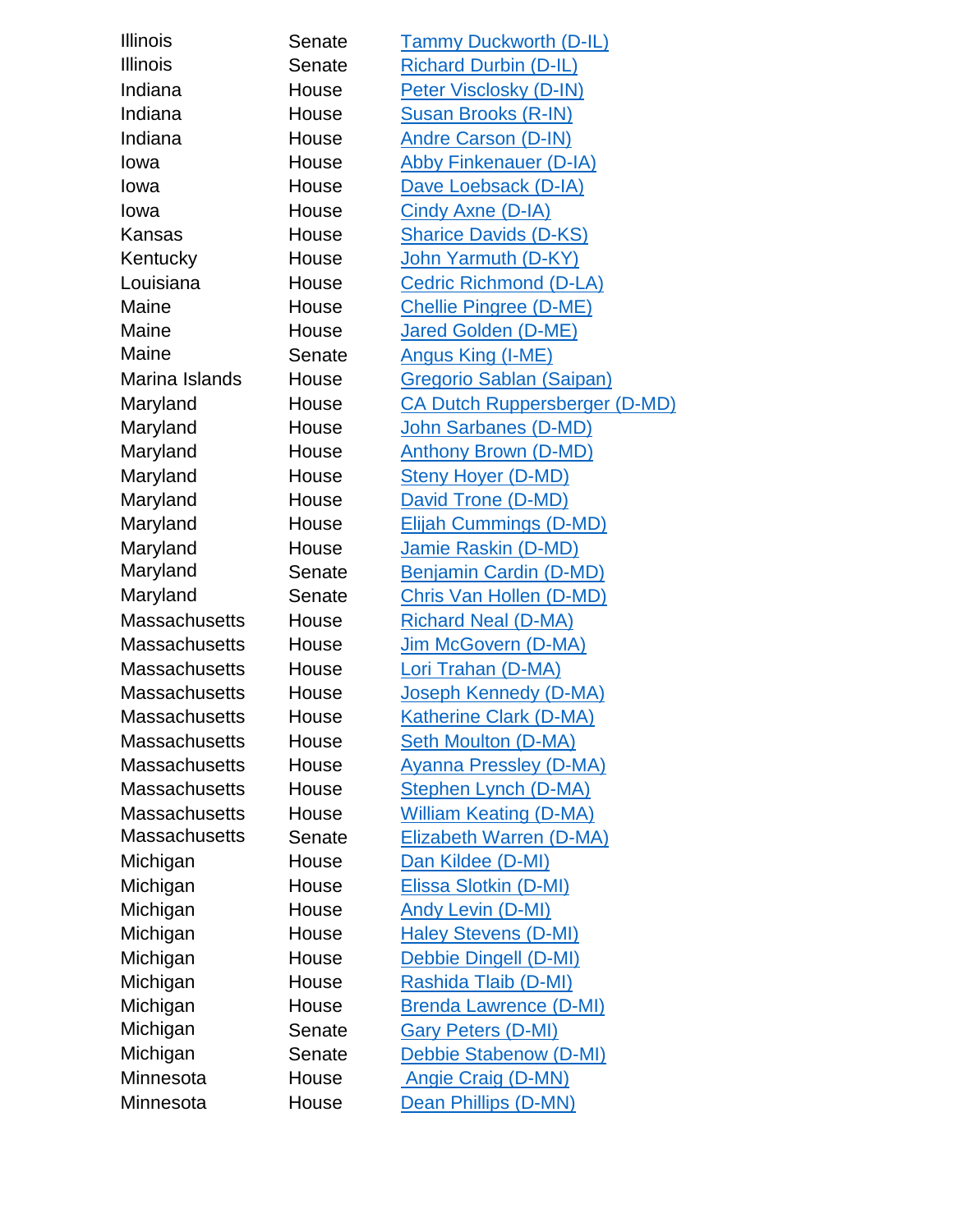| Minnesota         | House  | <b>Betty McCollum (D-MN)</b>         |
|-------------------|--------|--------------------------------------|
| Minnesota         | House  | Ilhan Omar (D-MN)                    |
| Minnesota         | House  | <b>Collin Peterson (D-MN)</b>        |
| Minnesota         | Senate | <b>Amy Klobuchar (D-MN)</b>          |
| Minnesota         | Senate | <b>Tina Smith (D-MN)</b>             |
| Mississippi       | House  | <b>Bennie Thompson (D-MS)</b>        |
| <b>Missouri</b>   | House  | <b>William Lacy Clay (D-MO)</b>      |
| <b>Missouri</b>   | House  | <b>Emanuel Cleaver (D-MO)</b>        |
| Montana           | Senate | Jon Tester (D-MT)                    |
| Nevada            | House  | Dina Titus (D-NV)                    |
| Nevada            | House  | Susie Lee (D-NV)                     |
| Nevada            | House  | <b>Steven Horsford (D-NV)</b>        |
| Nevada            | Senate | <b>Catherine Cortez Masto (D-NV)</b> |
| Nevada            | Senate | Jacky Rosen (D-NV)                   |
| New Hampshire     | House  | <b>Chris Pappas (D-NH)</b>           |
| New Hampshire     | House  | Ann Kuster (D-NH)                    |
| New Hampshire     | Senate | Maggie Hassan (D-NH)                 |
| New Hampshire     | Senate | Jeanne Shaheen (D-NH)                |
| New Jersey        | House  | <b>Donald Norcross (D-NJ)</b>        |
| New Jersey        | House  | Jeff Van Drew (D-NJ)                 |
| New Jersey        | House  | Andy Kim (D-NJ)                      |
| New Jersey        | House  | Josh Gottheimer (D-NJ)               |
| New Jersey        | House  | <b>Frank Pallone (D-NJ)</b>          |
| New Jersey        | House  | <b>Tom Malinowski (D-NJ)</b>         |
| New Jersey        | House  | <b>Albio Sires (D-NJ)</b>            |
| New Jersey        | House  | <b>Bill Pascrell (D-NJ)</b>          |
| New Jersey        | House  | Donald Payne (D-NJ)                  |
| New Jersey        | House  | Mikie Sherrill (D-NJ)                |
| New Jersey        | House  | <b>Bonnie Watson Coleman (D-NJ)</b>  |
| New Jersey        | Senate | Cory Booker (D-NJ)                   |
| <b>New Mexico</b> | House  | Deb Haaland (D-NM)                   |
| <b>New Mexico</b> | House  | <b>Xochitl Torres Small (D-NM)</b>   |
| <b>New Mexico</b> | House  | <b>Ben Lujan (D-NM)</b>              |
| <b>New Mexico</b> | Senate | Martin Heinrich (D-NM)               |
| <b>New Mexico</b> | Senate | Tom Udall (D-NM)                     |
| <b>New York</b>   | House  | <b>Tom Suozzi (D-NY)</b>             |
| <b>New York</b>   | House  | Kathleen Rice (D-NY)                 |
| New York          | House  | <b>Gregory Meeks (D-NY)</b>          |
| <b>New York</b>   | House  | Grace Meng (D-NY)                    |
| <b>New York</b>   | House  | <b>Nydia Velazquez (D-NY)</b>        |
| New York          | House  | <b>Hakeem Jeffries (D-NY)</b>        |
| <b>New York</b>   | House  | <b>Yvette Clarke (D-NY)</b>          |
| New York          | House  | <b>Jerrold Nadler (D-NY)</b>         |
| <b>New York</b>   | House  | Max Rose (D-NY)                      |
| <b>New York</b>   | House  | <b>Carolyn Maloney (D-NY)</b>        |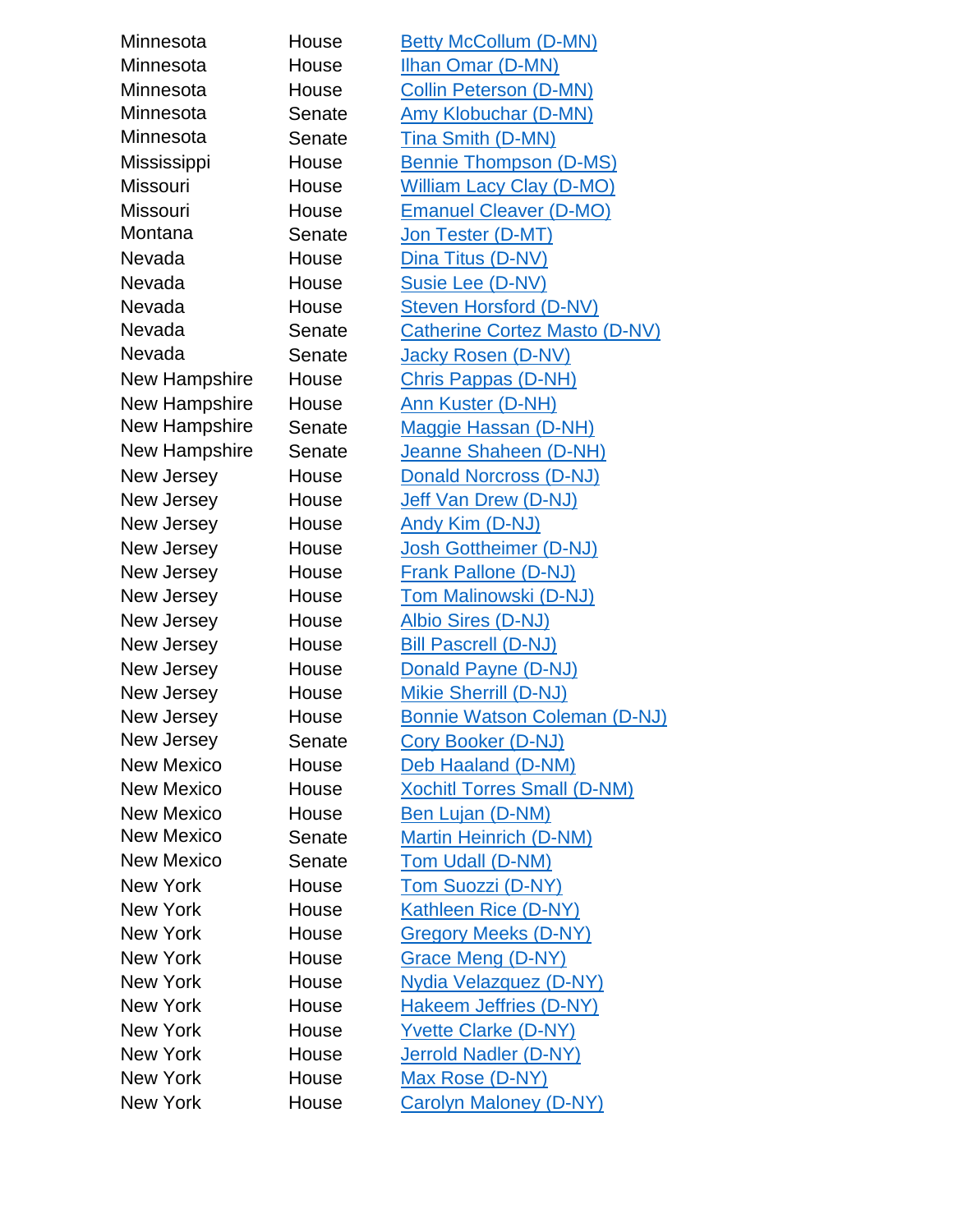| New York              | House  |                                                                    |
|-----------------------|--------|--------------------------------------------------------------------|
| <b>New York</b>       | House  | <b>Adriano Espaillat (D-NY)</b><br>Alexandria Ocasio-Cortez (D-NY) |
| New York              | House  | <b>Jose Serrano (D-NY)</b>                                         |
| New York              | House  | Eliot Engel (D-NY)                                                 |
| New York              | House  |                                                                    |
| New York              |        | Nita Lowey (D-NY)                                                  |
|                       | House  | <b>Sean Maloney (D-NY)</b>                                         |
| New York              | House  | <b>Antonio Delgado (D-NY)</b>                                      |
| New York              | House  | Paul Tonko (D-NY)                                                  |
| New York              | House  | Elise Stefanik (R-NY)                                              |
| New York              | House  | <b>Anthony Brindisi (D-NY)</b>                                     |
| New York              | House  | Joseph Morelle (D-NY)                                              |
| New York              | House  | <b>Brian Higgins (D-NY)</b>                                        |
| New York              | Senate | <b>Kirsten Gillibrand (D-NY)</b>                                   |
| New York              | Senate | <b>Charles Schumer (D-NY)</b>                                      |
| <b>North Carolina</b> | House  | <b>GK Butterfield (D-NC)</b>                                       |
| <b>North Carolina</b> | House  | <b>Walter Jones (R-NC)</b>                                         |
| <b>North Carolina</b> | House  | <b>Greg Murphy (R-NC)</b>                                          |
| <b>North Carolina</b> | House  | David Price (D-NC)                                                 |
| <b>North Carolina</b> | House  | Alma Adams (D-NC)                                                  |
| Ohio                  | House  | <u>Joyce Beatty (D-OH)</u>                                         |
| Ohio                  | House  | <b>Marcy Kaptur (D-OH)</b>                                         |
| Ohio                  | House  | <b>Marcia Fudge (D-OH)</b>                                         |
| Ohio                  | House  | Tim Ryan (D-OH)                                                    |
| Ohio                  | Senate | <b>Sherrod Brown (D-OH)</b>                                        |
| Oregon                | House  | <b>Suzanne Bonamici (D-OR)</b>                                     |
| Oregon                | House  | <b>Earl Blumenauer (D-OR)</b>                                      |
| Oregon                | House  | Peter DeFazio (D-OR)                                               |
| Oregon                | House  | <b>Kurt Schrader (D-OR)</b>                                        |
| Oregon                | Senate | Ron Wyden (D-OR)                                                   |
| Pennsylvania          | House  | <b>Brian Fitzpatrick (R-PA)</b>                                    |
| Pennsylvania          | House  | <b>Brendan Boyle (D-PA)</b>                                        |
| Pennsylvania          | House  | Dwight Evans (D-PA)                                                |
| Pennsylvania          | House  | <b>Madeleine Dean (D-PA)</b>                                       |
| Pennsylvania          | House  | Mary Scanlon (D-PA)                                                |
| Pennsylvania          | House  | <b>Chrissy Houlahan (D-PA)</b>                                     |
| Pennsylvania          | House  | Susan Wild (D-PA)                                                  |
| Pennsylvania          | House  | <b>Matt Cartwright (D-PA)</b>                                      |
| Rhode Island          | Senate | Jack Reed (D-RI)                                                   |
| Rhode Island          | Senate | <b>Sheldon Whitehouse (D-RI)</b>                                   |
| South Carolina        | House  | James Clyburn (D-SC)                                               |
| Tennessee             | House  | Jim Cooper (D-TN)                                                  |
| Tennessee             | House  | <b>Steve Cohen (D-TN)</b>                                          |
| Texas                 | House  | <b>Lizzie Fletcher (D-TX)</b>                                      |
| Texas                 | House  | Al Green (D-TX)                                                    |
| Texas                 | House  | <b>Vicente Gonzalez (D-TX)</b>                                     |
|                       |        |                                                                    |